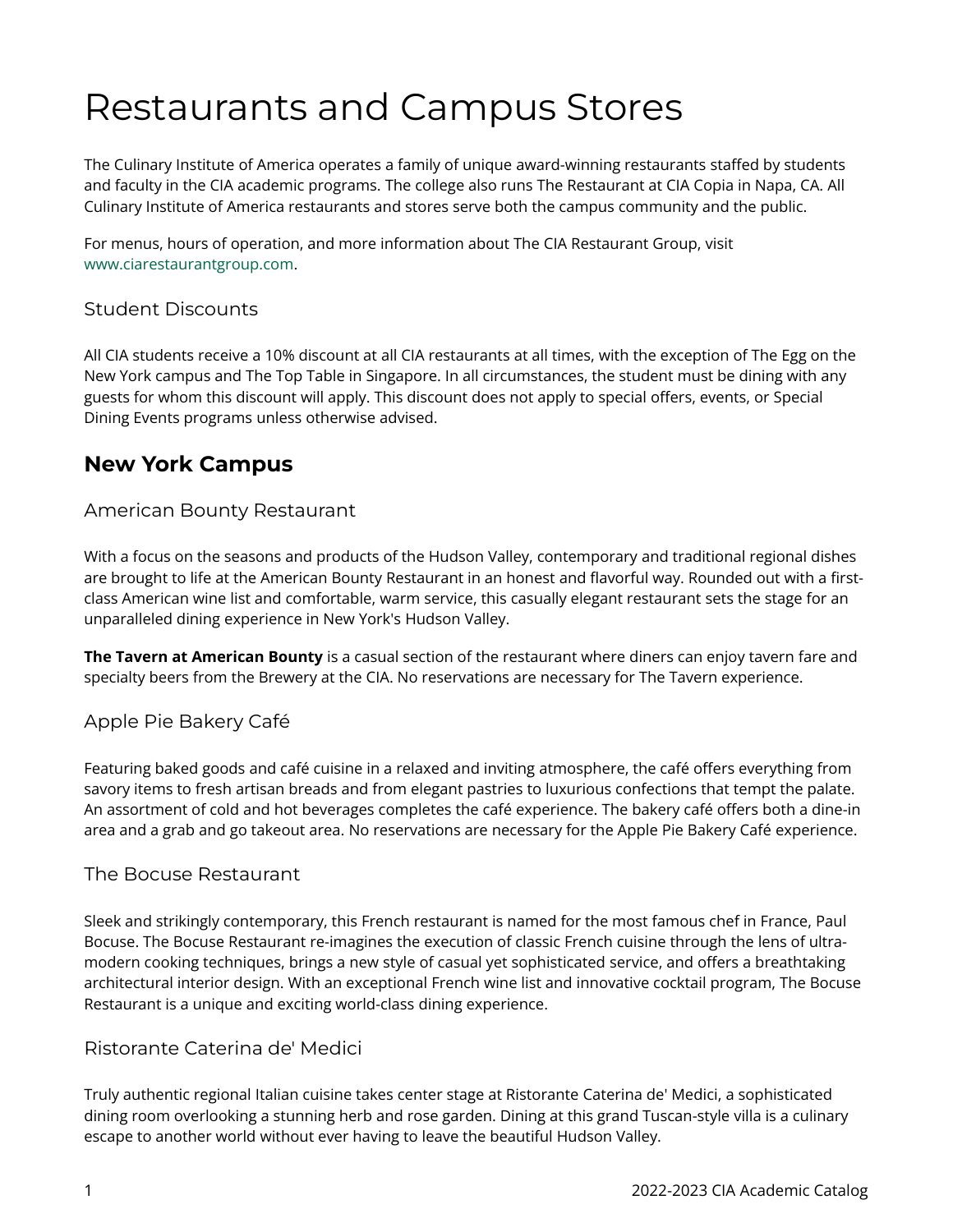A casual section in the Ristorante Caterina de' Medici, the **Al Forno Trattoria** serves up wood oven pizza and other simple rustic dishes. No reservations are necessary for the Al Forno Trattoria experience.

#### Craig Claiborne Bookstore

Located on the first floor of Roth Hall, the Craig Claiborne Bookstore offers a wide selection of culinary and non-culinary titles. It also sells a selection of professional cooking and baking equipment, school supplies, health and beauty aids, replacement uniforms, gourmet food, and gift and novelty items from sweatshirts and t-shirts to glassware and souvenirs. Most items in stock are available by mail order. Call 845-452-7648 or visit [ciachef.bncollege.com](http://ciachef.bncollege.com/).

## **California Campus**

#### Gatehouse Restaurant

In the Gatehouse Restaurant, advanced CIA students transform the freshest regional ingredients such as those from the CIA's own farm and herb gardens into creative contemporary dishes served graciously in a refined yet casual dining room. The experience is orchestrated by faculty-led CIA students in a restaurant classroom, making for a truly unique and memorable dining event.

#### The Restaurant at CIA Copia

The Restaurant at CIA Copia offers an uncommon experience. The curated selection of wines, beer, and craft cocktails elevate the flavors of each dish. Its sleek and comfortable atmosphere is perfect for a celebratory evening or a go-to hangout with friends. Patrons can have a drink at the bar or grab a couch in the lounge. Whether dining inside, or outside in the Grove, enjoy California Mediterranean cuisine.

#### The Bakery Café by illy

Located on the main floor of the Greystone building, The Bakery Café by illy offers guests the opportunity to experience coffee and cuisine from two industry leaders—illycaffè and the CIA. Customers can choose from a variety of sumptuous sandwiches, soups, salads, breads, pastries, desserts, and coffee drinks.

#### The Spice Islands Campus Store and Marketplace

The campus store and marketplace is located on the first floor of the main building. The Marketplace offers a list of more than 1,300 titles, as well as a selection of professional cooking and baking equipment, school supplies, health and beauty aids, gourmet food and ingredients, and a wide range of gift items. Student discounts are offered on uniforms as well as other merchandise.

### **Texas Campus**

#### Savor

Savor restaurant highlights the talents of CIA students under the supervision of the college's world-class faculty. Inspired by global flavors and cuisines, and rooted in the culinary arts curriculum, the carefully curated